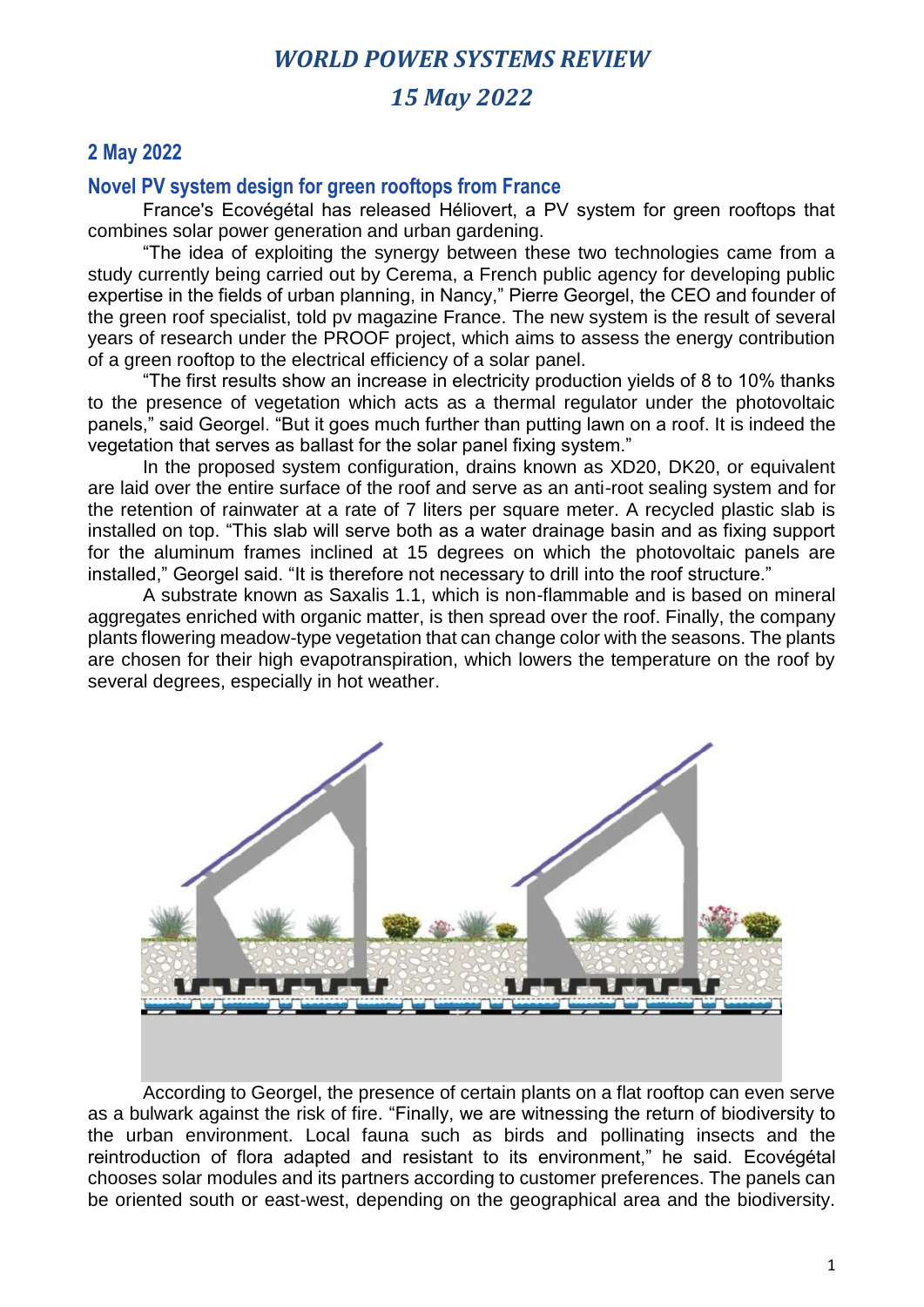# *15 May 2022*

Beforehand, the thickness and the dry weight of the substrate – that is to say, the weight of the earth and the vegetation in the event of severe drought – is the subject of a study to ensure the resistance of the solar panels to the wind. The Broue-based company's first projects include the roofing of Bosch's offices in Saint-Ouen, coordinated by Metropolis Architectes Associes. An area of 990 square meters will be planted and 790 square meters will be covered with 395 solar modules.

> *pv-magazine http://www.pv-magazine.com/*

### **2 May 2022**

#### **Maoneng reveals plans for 950 MW solar-battery project in Australia**

Sydney-based renewables developer Maoneng said that the proposed Merriwa Energy Hub, to be built in New South Wales (NSW), will be one of the largest renewable energy hubs in Australia, with a 550 MW solar farm and a 400 MW/1,600 MWh battery energy storage system (BESS). Maoneng CEO Morris Zhou said that the AUD 1.6 billion (\$1.1 billion) energy hub has been designed to address the regional energy supply and grid stability needs of the National Electricity Market (NEM).

"This project will support the NSW government's large-scale solar generation and battery storage strategies as the state moves towards increasing use of clean energy," he said. "The Merriwa Energy Hub would be one of the largest renewable energy hubs in the country and, while it's still early days, we expect the construction process to support hundreds of direct and indirect jobs, as well as significant investment into communities experiencing a shift away from fossil fuel." Maoneng said the solar farm will comprise about 1.3 million bifacial solar panels mounted on single-axis trackers installed across 780 hectares. The project will also involve the construction of a new substation which will connect to the NEM via TransGrid's existing 500 kV transmission line that runs along the south of the site.

"We have deliberately chosen the site based upon its robust connection to the existing grid, making efficient use of the infrastructure that exists today," Zhou said, adding the solar farm and battery will each have a connection into the substation. "We wanted to make the battery flexible, so it can operate independently of the solar farm. The best value for money is a battery directly connected to the network, where it can still do arbitrage but also all the other functions that the network needs."

Maoneng said a development application for the Merriwa Energy Hub is expected to be lodged with the NSW Department of Planning, Industry and Environment in the coming weeks. It aims to achieve financial close by December 2023, with completion of the project expected in 2025. Construction of the solar farm and battery is expected to take 18 months. Zhou said the project has already attracted interest from infrastructure investors and construction groups. Both the solar farm and battery energy storage system will be backed by power purchase agreements.

The proposed Merriwa Energy Hub is the latest addition to Maoneng's pipeline of renewable energy projects. The company, which retains an interest in the 200MW Sunraysia Solar Farm being developed in southwest New South Wales, is also developing the 240MW/480MWh Mornington battery project in Victoria and the 225MW/450MWh Gould Creek storage project in near Adelaide in South Australia. It also has three other standalone battery projects on the go, with 450MW/900MWh of energy storage spread between sites at Lismore, Tamworth and Armidale in regional New South Wales.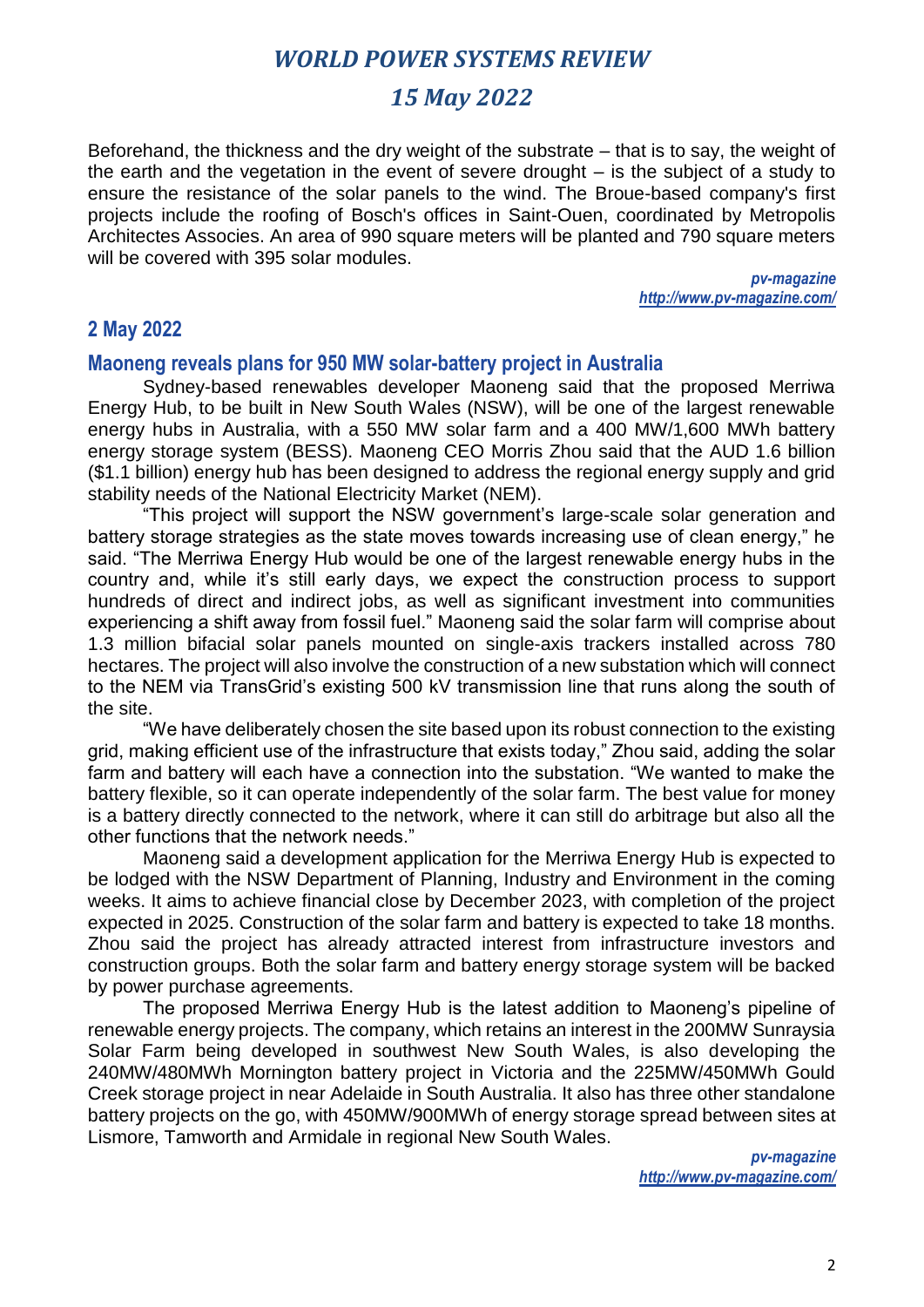## *15 May 2022*

## **3 May 2022**

### **GE Renewable Energy signs contract for largest technological upgrade of the Itaipu hydropower plant in Brazil and Paraguay**

GE Renewable Energy's Hydro and Grid Solutions businesses have jointly signed a contract to technologically upgrade the Itaipu hydropower plant in Brazil and Paraguay, the second largest in the world\*. A consortium led by GE Hydro Solutions will be responsible for the upgrade of the power plant, which has an installed capacity of 14 GW and is located on the Paraná River between Brazil and Paraguay.

The project, considered the largest technological upgrade of the hydropower plant since its inauguration nearly 40 years ago, is expected to take 14 years and is primarily aimed at updating Itaipu's technology. The upgrade includes equipment and systems of all 20 power generating units as well as the improvement of the hydropower plant's measurement, protection, control, regulation and monitoring systems. In total, Itaipu Binacional covers an average 8.4% of Brazilian and 85.6% of Paraguayan electricity consumption.

The implementation of the project is scheduled to last 14 years and is supported by the Paraguayan partner companies CIE and Tecnoedil (responsible for the assembly and supply of general materials, respectively). In addition to the modernization of the 20 power generating units, GE's general scope of supply includes the supply of medium voltage cubicles, energy management systems, automation technology as well as the delivery of protection, control and supervision systems for the generating units, GIS substation and the existing 500 kV transmission lines, in addition to two new compact GIS substations to increase the reliability of the plant's electrical auxiliary services.

Itaipu's executive technical director, David Krug, points out that the upgrade of the plant is the result of extensive planning that began in the early 2000s and went through several phases. According to Krug, the investment is necessary because many assets are still analog or technologically outdated and have been in operation for almost 40 years. In some cases, the manufacturer no longer exists, making it impossible to replace parts. "If we upgrade the plant technologically, the problem of spare parts is eliminated", he said, adding, "the big advantage is this - we are upgrading the plant to a new state of the art facility and, in doing so, improving the efficiency of the operation and maintenance processes."

Itaipu Binacional is the single plant that has produced the most energy in history: more than 2.8 billion Gigawatts-hour since 1984. Furthermore, with 14 GW, the plant is the second largest hydropower plant in the world in terms of installed capacity. Each of the 20 generating units has the capacity to power a city of 1.8 million inhabitants. The dam reaches a height of nearly 200 meters and is eight kilometers long. GE's involvement in a project of this magnitude underscores the company's commitment to providing technologies and expertise that contribute to the resilience, efficiency and reliability of the power grid. Together with its customers, GE is contributing to the energy transition, not only with solutions for generation, but also for transmission and distribution of energy around the world.

*GE http://www.ge.com/*

### **4 May 2022**

#### **Hongyanhe 6 starts supplying power to the grid**

Unit 6 of the Hongyanhe nuclear power plant in China's Liaoning province has been connected to the grid, China General Nuclear (CGN) announced. The unit - the second of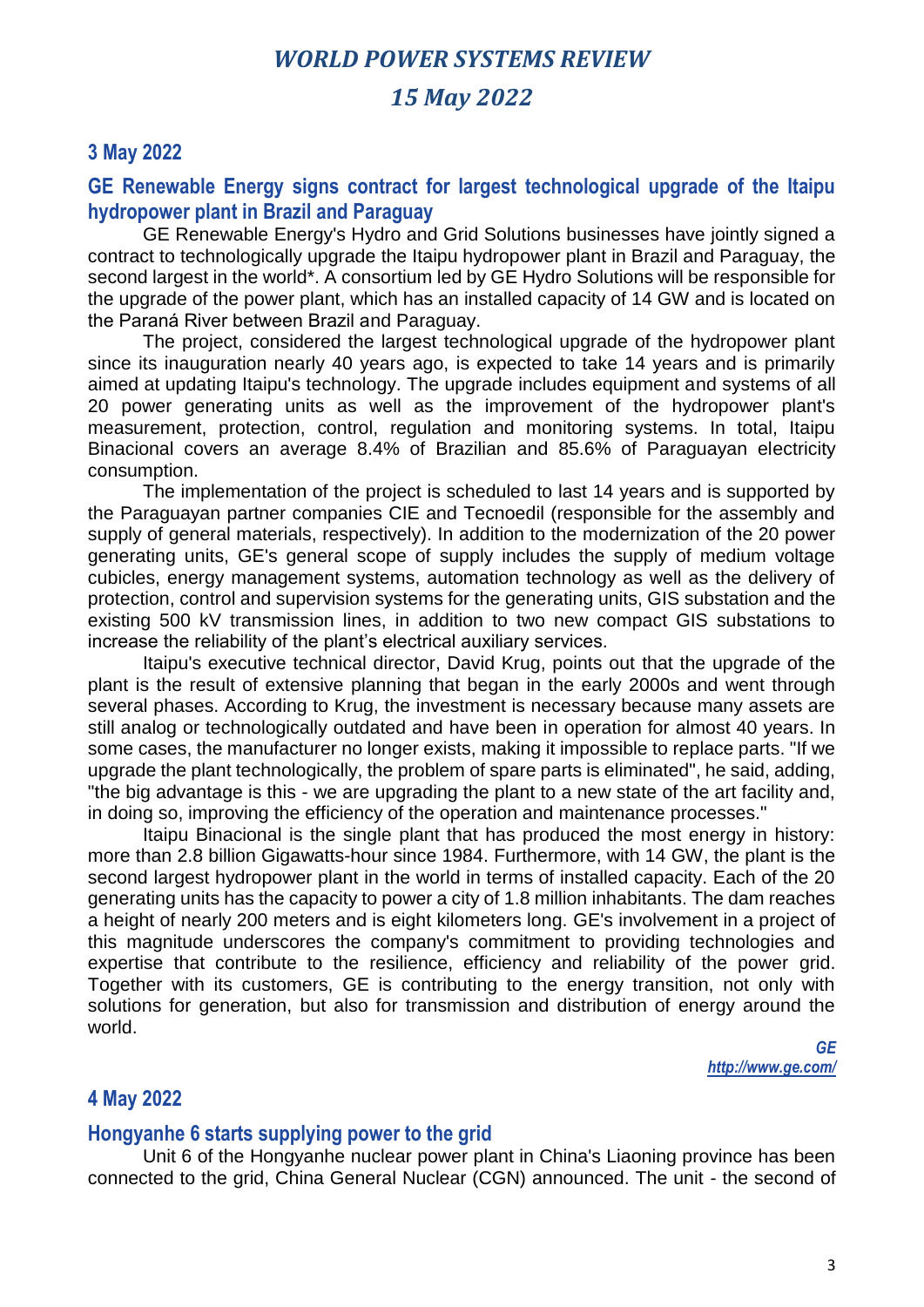# *15 May 2022*

two ACPR-1000 reactors built as Phase II of the plant - is scheduled to enter commercial operation later this year.

"At 1.42pm on 2 May, with the issuance of the grid-connecting order, Hongyanhe Nuclear Power Station unit 6 was successfully connected to the grid for the first time," CGN said. "This marks that unit 6 of the Hongyanhe Nuclear Power Station has the power generation capacity, and has taken another key step towards the goal of commercial operation." Construction of Phase I (units 1-4) of the plant, comprising four CPR-1000 pressurised water reactors, began in August 2009. Units 1 and 2 have been in commercial operation since June 2013 and May 2014, respectively, while unit 3 entered commercial operation in August 2015 and unit 4 in September 2016.

Phase II of the Hongyanhe plant - units 5 and 6 - comprises two 1080 MWe CGNdesigned ACPR-1000 reactors. Construction of unit 5 began in March 2015 and that of unit 6 started in July the same year. Unit 5 achieved first criticality in June last year and entered commercial operation on 31 July. The loading of the fuel into unit 6 began on 25 March this year and was completed on 28 March. The reactor achieved first criticality on 21 April. Unit 6 will enter commercial operation once it has completed a series of commissioning tests, including a test run lasting 168 hours.

The Hongyanhe plant is owned and operated by Liaoning Hongyanhe Nuclear Power Company, a joint venture between CGN and State Power Investment Corporation, each holding a 45% stake, with the Dalian Municipal Construction Investment Co holding the remaining 10%. CGN noted that, with the grid connection of Hongyanhe 6, it now has 26 power reactors generating electricity.

> *World Nuclear News http://world-nuclear-news.org/*

### **4 May 2022**

#### **PJM endorses plan to break its interconnection logjam**

PJM Interconnection members voted to endorse plans to speed up generation interconnection requests, improve project cost certainty, and improve the process by which new and upgraded generation resources are introduced onto the electrical grid in 13 states and the District of Columbia.

The Members Committee voted April 27 in favor of the process and transition plan that could go into effect in the last quarter of 2022 or the first quarter of 2023. The proposals resulted from work over the past year by PJM and stakeholders, including renewable resource developers, transmission owners, state and consumer interests, and others. PJM said plans to file the proposal with the Federal Energy Regulatory Commission in May.

The grid operator said that as a result of the rapid growth in renewable generation development, the number of projects entering the New Services Queue has nearly tripled over the past four years. PJM entered 2022 with nearly 2,500 projects under study, with more than 95% of approximately 225,000 proposed megawatts coming from renewable or storage resources or hybrids of those two. PJM said it studies more projects for interconnection annually than any other grid operator.

The proposal includes a two-year transition to work through the current backlog by prioritizing more than 1,200 projects submitted before 2021. The transition would include a "fast lane," which would prioritize about 450 projects.

Other aspects of the proposed process include:

• Projects would be addressed on a first-ready, first-served basis rather than first come, first served. Improvements to procedures around required permitting and site control will help reduce the current backlog of projects in the queue that may hold up other queued projects.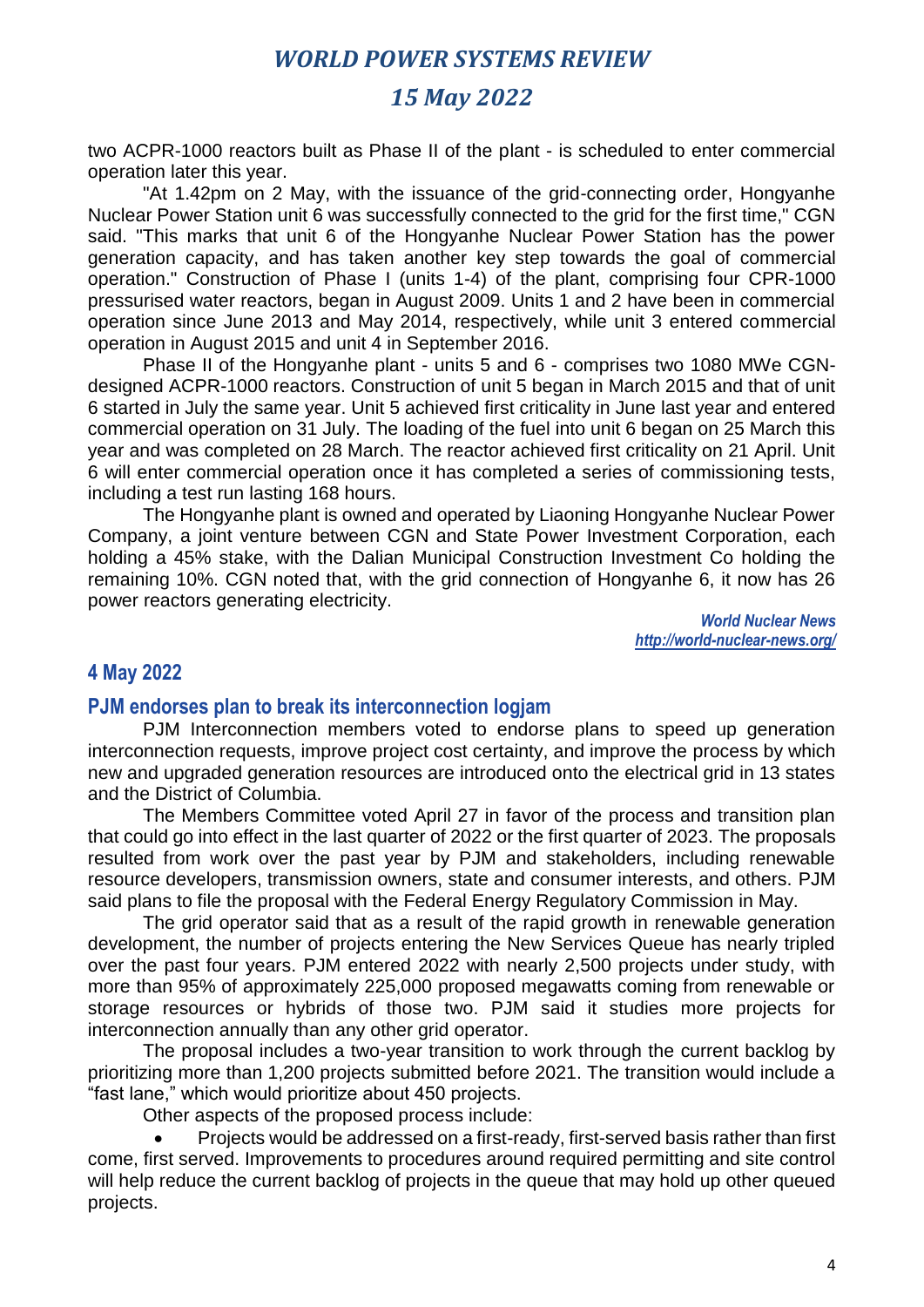# *15 May 2022*

• PJM would simplify its analysis of the cost responsibility of individual projects by clustering projects within the same cycle. In addition, improvements have been proposed to reduce the number of restudies for project changes.

• Projects that don't contribute to the need for network upgrades and/or don't need facilities studies would be able to proceed to a final agreement early.

• The proposal was first endorsed by the Markets and Reliability Committee by a sector-weighted vote of 4.37 out of 5.0 (87% equivalent), and then by 4.52 out of 5.0 (90% equivalent) in the Members Committee.

PJM coordinates and directs the operation of the region's transmission grid, which includes over 85,103 miles of transmission lines; administers a competitive wholesale electricity market; and plans regional transmission expansion improvements to maintain grid reliability and relieve congestion.

> *Power Grid http://www.power-grid.com/*

## **4 May 2022**

### **Construction of the world's largest offshore wind farm has begun**

Offshore construction work has officially started for the UK's Dogger Bank, which will be the world's largest offshore wind farm, with the installation of the first length of HVDC export cable off the Yorkshire coast. Dogger Bank will also be the first HVDC-connected wind farm in the UK.

Dogger Bank Wind Farm, a joint venture between Norwegian energy giant Equinor (40%), British utility SSE Renewables (40%), and Italian energy company Eni Plenitude (20%), will be developed in three phases: A, B, and C. It will become the largest offshore wind farm in the world upon completion, with an installed capacity of 3.6 gigawatts (GW). Each phase will be 1.2 GW.

Denmark-headquartered cable supplier NKT will supply and install the onshore and offshore HVDC cable for all three phases of the project. The company will use its cablelaying vessel NKT Victoria to install the 320kV DC subsea cable system in the North Sea. The campaign will continue during 2022, with work starting on the export cables for Dogger Bank B in East Riding and Dogger Bank C on Teesside in the consecutive years. The wind farm will be capable of powering up to 6 million UK homes once it's completed in 2026 – and there are approximately 28.1 million households in the country. At the beginning of December 2021, SSE and Equinor announced that they had secured financing to proceed with the construction of the \$3.98 billion Dogger Bank C.

GE Renewable Energy will provide 87 units of the enormous Haliade-X 14 MW wind turbines for Dogger Bank C. As Electrek previously reported, "According to GE, one turbine can generate up to 74 GWh of gross annual energy production, saving up to 52,000 metric tons of carbon dioxide – the equivalent of the emissions from 11,000 vehicles in one year."

> *Electrec http://electrek.co/*

### **5 May 2022**

### **Spain's Cobra commits investment to 110-MW wind project in Ecuador**

Spanish consortium Cobra Zero-E Villonaco will invest over USD 181 million (EUR 171.3m) in what is set to become the largest wind farm in Ecuador, the Ecuadorean energy and mining ministry has announced. The Spanish group won a 25-year concession to build and operate the 110-MW Villonaco wind farm complex after a lengthy tender process a year and half ago, outbidding a number of international players. The wind project was previously called Villonaco II and III, implying that there would be two sites with a combined capacity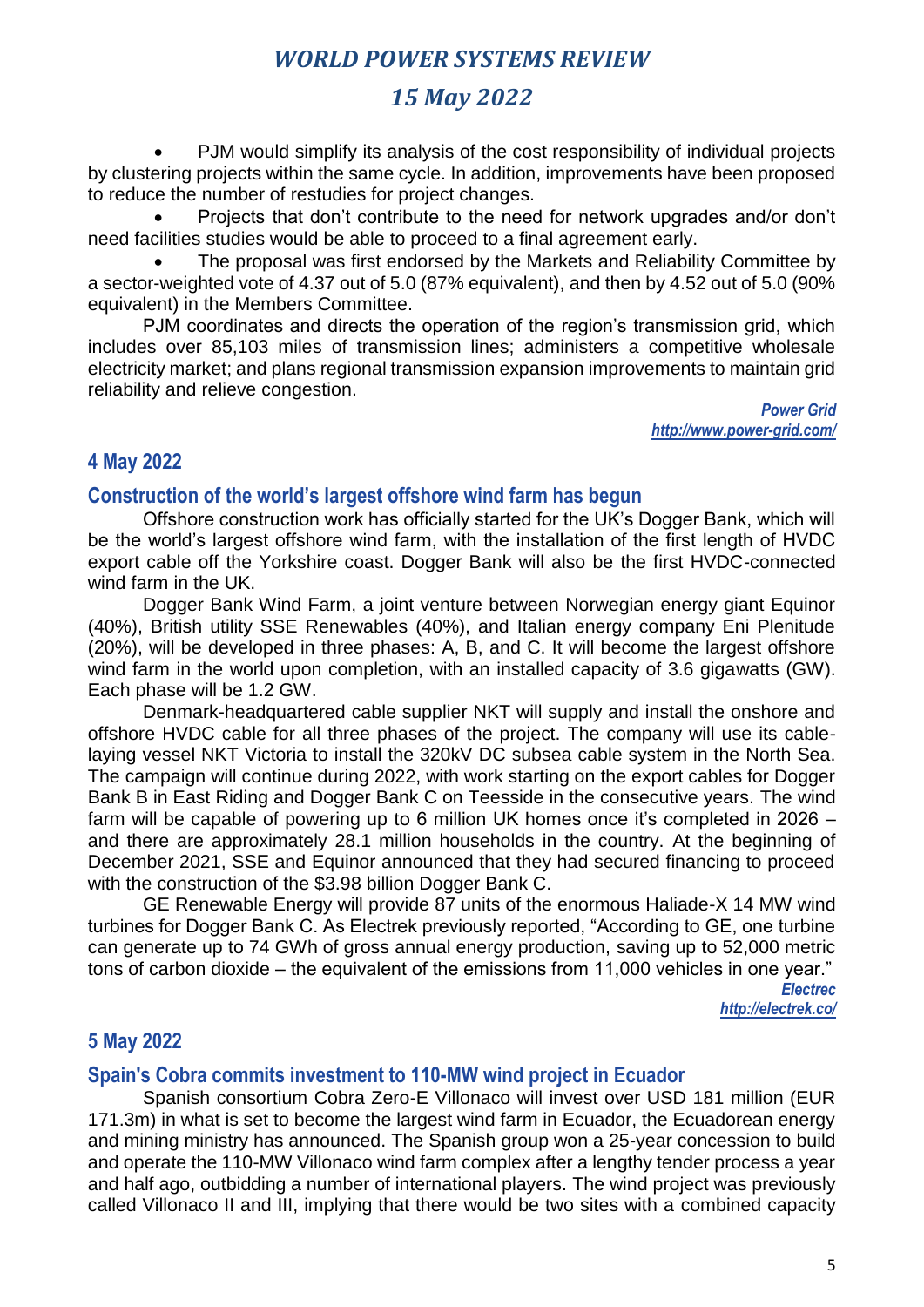# *15 May 2022*

of 110 MW. Based on the ministry's latest announcement, made on the occasion of signing the investment contract with Cobra, the project is now known as Villonaco III, while the capacity remains unchanged.

Villonaco III represents foreign direct investment, with Ecuador's government expecting some 400 jobs to be created during the construction phase. Cobra Zero-E Villonaco anticipates construction to begin in the third quarter of 2022, the energy ministry added.

> *Renewables Now http://renewablesnow.com/*

### **5 May 2022**

#### **BOEM Completes Environmental Review of Offshore Wind Leasing in Northern California**

As part of the Biden-Harris administration's goal of deploying 30 gigawatts (GW) of offshore wind by 2030, the Bureau of Ocean Energy Management (BOEM) today announced it has completed its environmental review of potential impacts from offshore wind energy leasing activities in the Humboldt Wind Energy Area (WEA), located 20 miles offshore northern California, and based on its analysis has issued a finding of no significant impact (FONSI).

"The completion of this Environmental Assessment represents an important step forward for ensuring that any future renewable energy development – should a lease sale occur -- is done in a responsible manner," said BOEM Director Amanda Lefton. "Working closely with Tribes, state and federal partners and key stakeholders, BOEM remains focused on ensuring that such development is done in a way that avoids or reduces potential impacts to the environment and other ocean users in the region." BOEM's Environmental Assessment (EA) considers potential impacts from the issuance of leases within the WEA that comprises nearly 132,369 acres (206.8 square miles) off the coast of Humboldt County, California. The Humboldt WEA, if developed, could bring up to 1.6 GW of clean energy to the grid, enough to power approximately 560,000 homes.

The EA considers potential environmental consequences of site characterization activities (i.e., biological, archeological, geological, and geophysical surveys and core samples) and site assessment activities (i.e., installation of meteorological buoys). The EA also considers project easements associated with each potential lease and related right-ofway grants for subsea cable corridors in the Humboldt WEA. Should a lease sale occur and before approving the construction of any offshore wind energy facility in the Humboldt WEA, BOEM will develop an Environmental Impact Statement pursuant to the National Environmental Policy Act to analyze the project-specific environmental and socioeconomic consequences, in consultation with Tribes and appropriate federal, state, and local agencies, and with participation by stakeholders and the public.

> *BOEM http://www.boem.gov/*

## **7 May 2022**

#### **Indian power plants are running out of coal**

Electricity has been getting increasingly scarce in India. In a recent survey two-thirds of households said they had been facing regular power cuts. Residents of some rural areas in the northern states report receiving only a few hours of electricity a day. The shortage has even reached posh parts of Delhi, the capital, whose pampered residents are usually insulated from many of the discomforts suffered by their compatriots.

The most immediate reason for the crisis is scorching heat. The past couple of months have been even hotter than usual in South Asia. In north-west and central India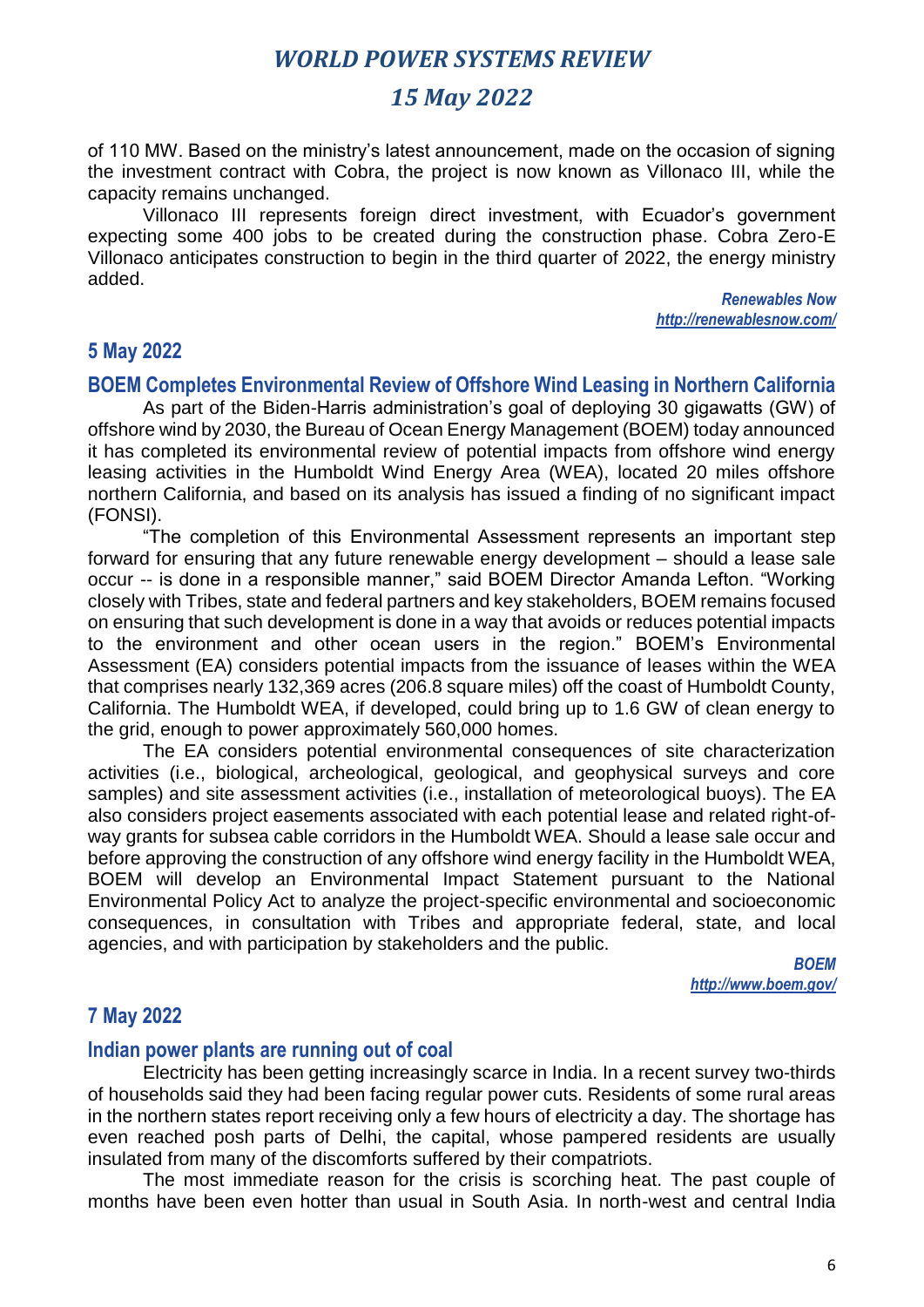## *15 May 2022*

average temperatures in March and April were the highest since records began 122 years ago (see map). As a result, air-conditioners in homes and offices have been whirring away at levels not usually seen until mid-May. That has come on top of already rising demand after the easing of covid-19 restrictions and an uptick in economic activity.

India no longer lacks capacity. Over the past two decades it has built more coal plants, which generate about 70% of the country's power, and speeded up the expansion of renewables. It has also connected all but a tiny percentage of households to the grid (though not to 24-hour supply).

But in recent weeks coal plants have not been receiving enough coal to operate at capacity. At the start of this month more than 100 of India's 173 thermal plants had critically low stocks. At the end of April, officials in Delhi said the capital could run out of coal in a matter of days, threatening electricity supply to hospitals and the metro system. Power plants have been scrambling for fuel from Coal India, a state-owned company, and paying steep prices for coal at auctions. One reason for the shortage is that coal is cumbersome to move around. Demand for train travel recovered quickly after covid measures eased in March, causing busy tracks. The government has cancelled hundreds of passenger trains over the coming weeks to make way for cargo ones.

But there is a deeper, more long-running reason: electricity producers have no incentive to keep large stocks of coal because they cannot be sure that they will be paid regularly. Billing and payment for electricity is patchy, leaving many distribution companies in the red and unable to pay the power plants, which in turn have a hard time paying the miners. "They have known for two months that coal stocks were declining, but instead of building them up then, we now have a bunch of broke entities scrambling to buy coal and electricity at a premium," says Karthik Ganesan of the Council on Energy, Environment and Water, a think-tank in Delhi.

In the short term, power plants and distributors have little choice but to muddle through. Longer-term, several fixes are possible. One is to ensure existing coal stocks are used by the most efficient plants, which are disadvantaged by long-standing distribution contracts that favour older, more fuel-hungry plants. Doing that could reduce coal consumption by around 6% a year, reckons Mr Ganesan, freeing up stocks for emergencies. And as the government continues to expand renewables the pressure should ease.

Another solution is to convince more users of electricity actually to pay for it. Farmers in many states are entitled to free power. Around 10% of households connected to the grid do not receive regular bills. Theft is rampant. A study in 2019 by pwc, an accountancy firm, estimated that distribution companies lose about a fifth of their revenue to theft, metertampering and leaks from faulty power lines.

Fixing the dysfunctional electricity distribution system will become more urgent as India gets richer. Climate change will make extreme temperatures more common. More Indians will install air-conditioning: currently only one in ten households has it. The International Energy Agency, a forecaster, estimates that to meet electricity demand over the next 20 years, India will have to increase its installed capacity of 400 gigawatts more than threefold, adding another 950gw, or roughly the size of the eu's power market. Muddling through will no longer be an option.

> *The Economist http://www.economist.com/*

### **9 May 2022**

#### **USA: Approximately 858 GWdc of solar and over 1 TWh of batteries are in development**

As the nation's power grid electricity generation project queues continue to grow, its composition is evolving. Solar and batteries are beginning to dominate the nation's energy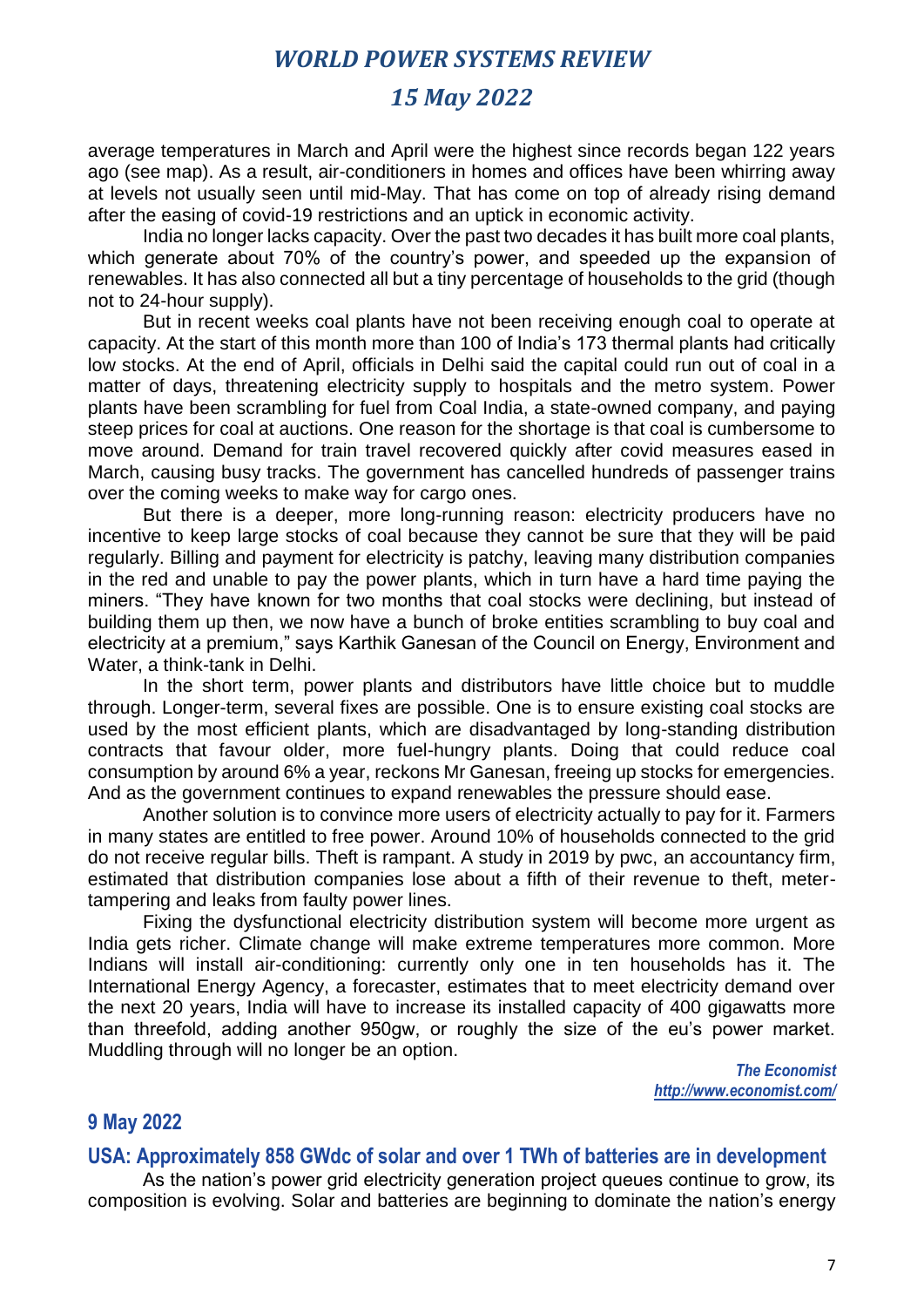# *15 May 2022*

future. The US Department of Energy's Lawrence Berkeley National Laboratory's Electricity Markets and Policy group (EMP) has released their annual power grid queue update. The nation's queue holds over 1 TWac of generation capacity. The new capacity added to the queue this year exceeds 600 GWac and comes from more than 3,000 unique projects.

Solar photovoltaics in the queue totals 676 GWac/~845 GWdc of capacity at the end of 2021. 85% of the new capacity came from solar plus energy storage facilities. Solar coupled with energy storage now totals more than 285 GWac of capacity in the queue. Essentially, the utility scale California solar power market is now a solar-plus-storage market. In total, there is more than 400 GW of energy storage capacity in the queue.

he EMP team notes that the number of hours of energy storage is not available. This author estimates that the average battery has at least two and a half hours of storage capacity, which would put the total hours of capacity beyond one terawatt hour.

80% of the total solar capacity is scheduled to come online before the end of 2024; however, only 13% of all solar projects have a signed interconnection agreement. The report points out that in some markets, interconnection is secured before a project finds an off taker. In these markets, some projects that get approved for interconnection do not get built. This point is brought home when the full sample is shared and we see that almost three times as many projects are withdrawn than are operational:

- 8,133 "active" projects
- 12,585 "withdrawn" projects
- 3,439 "operational" projects
- 229 "suspended" projects

The completion rate of solar, across all regions, is 16% — lower than the national average. And if we're doing analogies, the proof is in PJM's pudding — the grid management group states that they are overwhelmed with solar power and wind applications, and that they propose to shut down all new interconnection applications for the next two years as they reassess their processes.

From 2015 through 2021, the report sees that the time it takes to get from from submission, to interconnection, to approval for interconnecting has increased sharply to greater than 3 years — except in Texas' ERCOT territory. Among all of these challenges, one statistic shines a light. Last year, pv magazine USA reported that the current queue already meets 85% of the estimated 1.1 TWac of capacity needed to clean our power grid. EMP's report, released this year, confirms that number. Additionally, the volume of capacity covered in this document only includes utility scale projects from 85% of national utilities. For instance, the hundreds of megawatts of capacity being deployed in Hawaii, the gigawatts of New York Community distributed solar, and the Massachusetts' behind the meter market, are not counted. At a minimum, 6.6 GW of the capacity deployed in 2021 would not have made the list.

> *pv-magazine http://pv-magazine-usa.com/*

### **9 May 2022**

### **Portugal set to start up Europe's largest floating solar park**

Two tugboats have moved a vast array of 12,000 solar panels, the size of four soccer pitches, to their mooring on Portugal's Alqueva reservoir in preparation to start up Europe's largest floating solar park in July.

Built by the country's main utility EDP (EDP.LS) on Western Europe's biggest artificial lake, the shiny floating island is part of Portugal's plan to cut reliance on imported fossil fuels whose prices have surged since Russia's invasion of Ukraine. Blessed by long hours of sunshine and Atlantic winds, Portugal has accelerated its shift to renewables. But even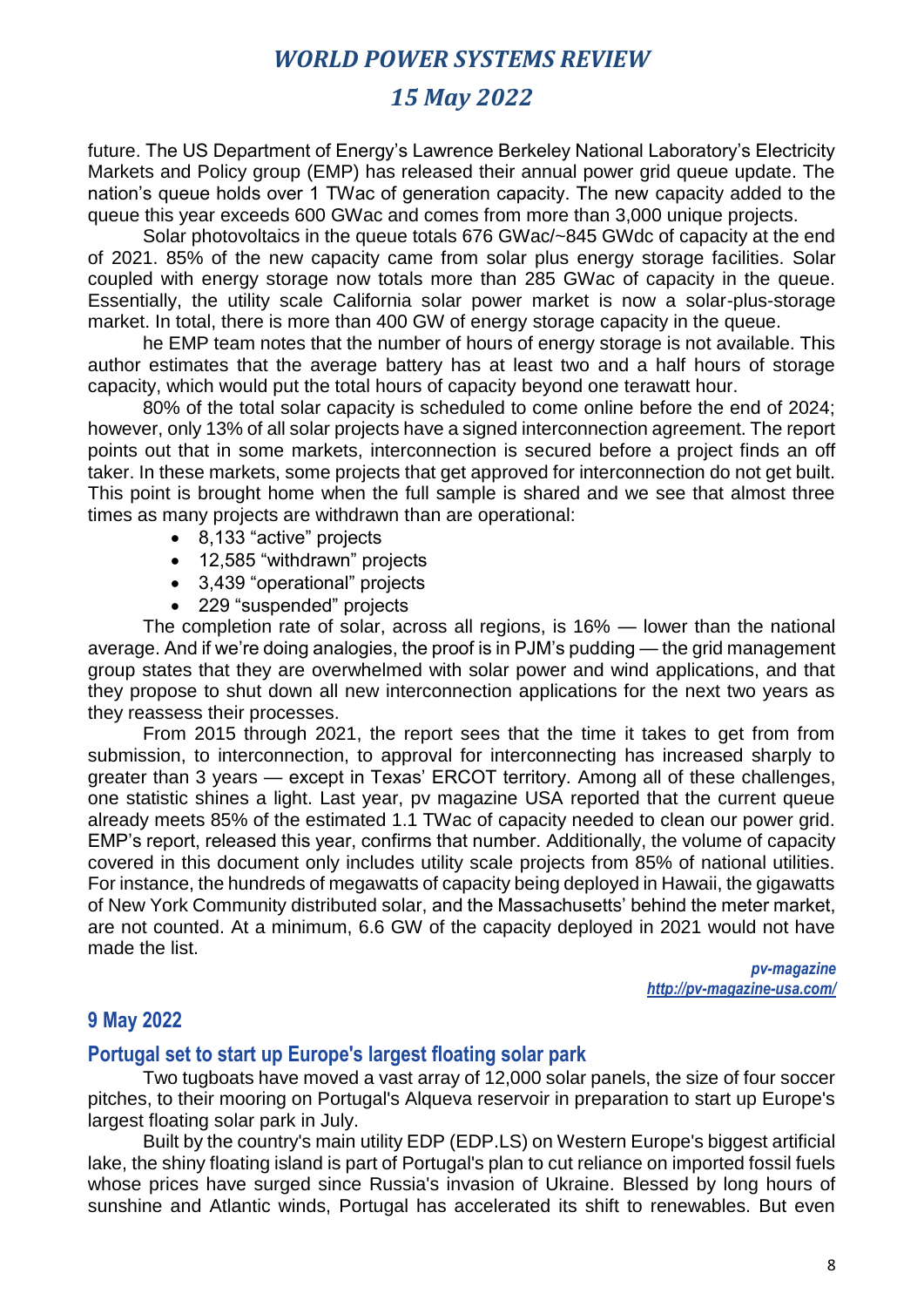# *15 May 2022*

though Portugal uses almost no Russian hydrocarbons, its gas-fired power plants still feel the squeeze of rising fuel prices.

Miguel Patena, EDP group director in charge of the solar project, said on Thursday when the tugboats moved the panels into position that electricity produced from the floating park, with installed capacity of 5 megawatts (MW), would cost a third of that produced from a gas-fired plant. he panels on the Alqueva reservoir, which is used to generate hydropower, would produce 7.5 gigawatt/hours (GWh) of electricity a year, and would be complemented by lithium batteries to store 2 GWh. The solar panels will supply 1,500 families with power or a third of the needs of the nearby towns of Moura and Portel. "This project is the biggest floating solar park in a hydro dam in Europe, it is a very good benchmark," Patena said.

Solar panels mounted on pontoons on lakes or at sea have been installed in range of places from California to polluted industrial ponds in China, in the fight to cut CO2 emissions. Floating panels do not require valuable real estate and those on reservoirs used for hydropower are particularly cost effective as they can hook up to existing links to the power grid. Excess power generated on sunny days can pump water up into the lake to be stored for use on cloudy days or at night.

EDP executive board member Ana Paula Marques said the Alqueva project was part of EDP's strategy "to go 100% green by 2030", with hydropower and other renewables now accounting for 78% of EDP's 25.6 GW of installed capacity. In 2017, EDP installed a pilot floating solar project with 840 panels on the Alto Rabagao dam, the first in Europe to test how hydro and solar power could complement each other. EDP already has plans to expand the Alqueva project. It secured the right in April to build a second floating farm with 70 MW installed capacity.

*Reuters http://www.reuters.com/*

### **10 May 2022**

### **Biden Administration Launches \$2.5 Billion Fund to Modernize and Expand Capacity of America's Power Grid**

The U.S. Department of Energy today issued a Request for Information (RFI) seeking public input on the structure of the \$2.5 billion Transmission Facilitation Program (TFP), which President Biden's Bipartisan Infrastructure Law created to help build out critical new transmission lines across the country. The launch of this new program, the largest infrastructure law investment in solely transmission, is one of the first down payments on over \$20 billion of investments under DOE's new Building a Better Grid Initiative. The TFP is an innovative revolving fund program that will provide Federal support to overcome the financial hurdles to large-scale new transmission lines and upgrade existing transmission as well as the connection of microgrids in select States and U.S. territories. Expanding and modernizing the electric grid will create good-paying jobs to deliver clean, affordable, and reliable energy to everyone, everywhere, anytime. A reliable, resilient electric grid is critical for withstanding climate change impacts and to achieving President Biden's goal of a national grid run on 100% clean electricity by 2035.

"With nearly 70% of the nation's grid more than 25 years old, the President's Bipartisan Infrastructure Law is a pivotal catalyst for transmission projects across the nation that will deliver good-paying jobs in the process," said U.S. Secretary of Energy Jennifer M. Granholm.

The current electric grid was not developed with today's electrification needs in mind. Expanding transmission capacity through new and upgraded transmission lines will improve grid reliability, allow new clean power onto the grid, reduce costs, improve energy equity, and drive economic growth and growth in good jobs. As the Biden Administration ramps up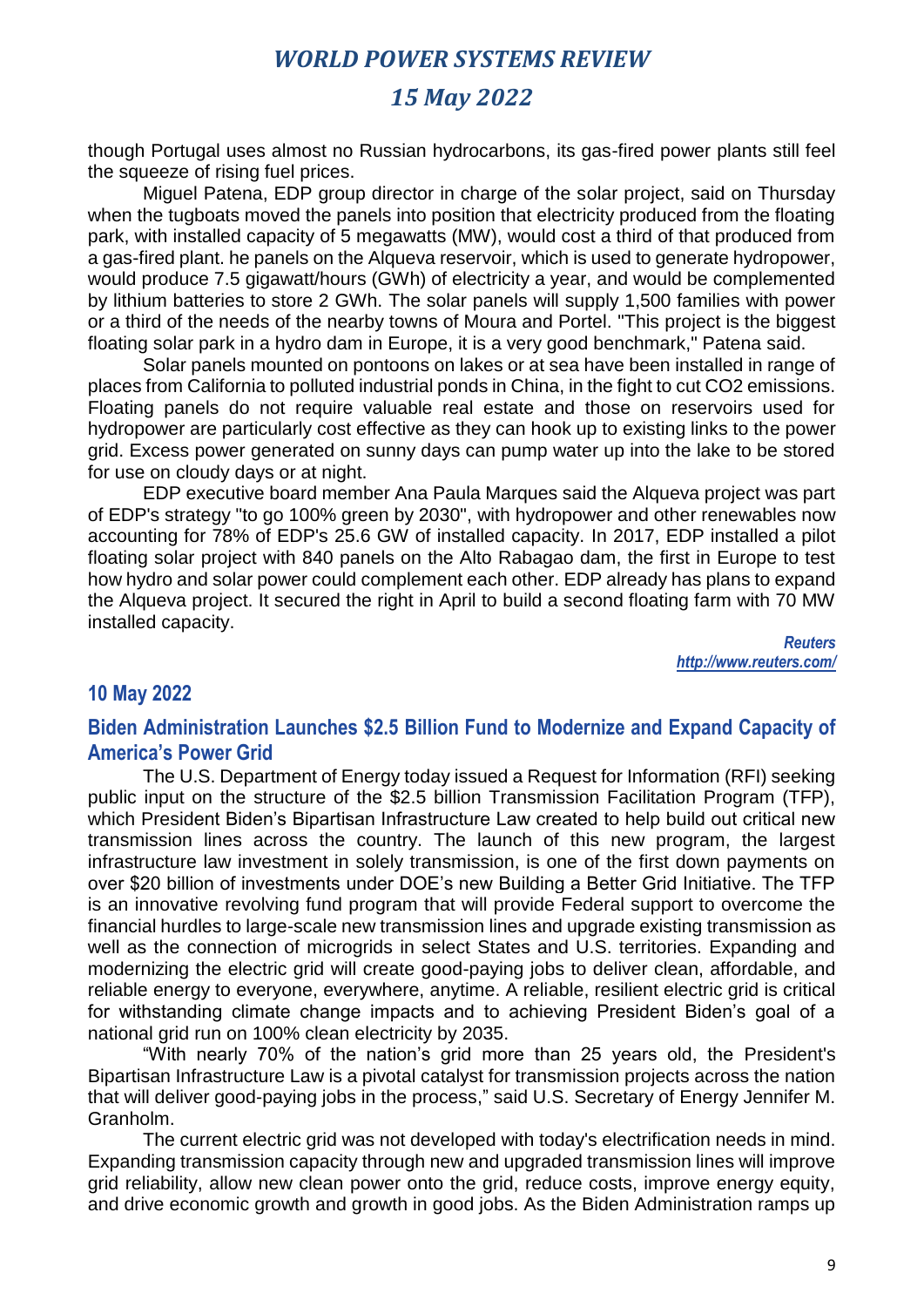# *15 May 2022*

expansion of new renewable energy sources, additional transmission will be required to carry that energy across regional lines making it available where it is needed most.

Independent estimates indicate that we need to expand electricity transmission systems by 60% by 2030, and may need to triple it by 2050 to meet the country's increase in renewable generation and expanding electrification needs. Rebuilding and improving our nation's aging electric grid is a cornerstone of the Bipartisan Infrastructure Law. More than 70% of the nation's grid transmission lines and power transformers are over 25 years old, creating vulnerability. Power outages from severe weather have doubled over the past two decades across the United States and the frequency and length of power failures reached their highest levels since reliability tracking began in 2013 — with U.S. customers on average experiencing more than eight hours of outages in 2020.

Under the TFP, DOE is authorized to borrow up to \$2.5 billion to assist in the construction of new and upgraded high-capacity transmission lines through three financing tools: loans from DOE; DOE participation in public-private partnerships; and capacity contracts with eligible projects in which DOE would serve as an "anchor customer". These tools represent an innovative approach that can spur valuable new lines that otherwise would not get built. The first solicitation will be limited to applicants seeking capacity contracts for eligible projects that will begin operation no later than December 31, 2027. The initial solicitation will include a deadline for submissions, but the timing of the determination will be based on the time necessary to conduct due diligence on the proposed project.

Through the capacity contracts under this program, DOE will commit to purchasing up to 50% of the maximum capacity of the transmission line for up to 40 years. By buying up to 50% of the planned capacity of a transmission project, DOE can reduce financial challenges often facing new transmission programs or upgrades to existing transmission lines by encouraging and de-risking additional investment. A goal of this program is for DOE to continue buying capacity until customer demand has increased enough to cover those costs. Then DOE will remarket the capacity, thereby replenishing the fund. DOE expects to issue another Notice of Intent/RFI in early 2023 that will incorporate the loan and publicprivate partnership financing tools in addition to the capacity contracts.

> *DOE http://www.energy.gov/*

### **10 May 2022**

### **Energy Vault starts on its first gravity-based storage system in China**

Swiss energy storage innovator Energy Vault says it has begun construction of its first commercial scale gravity-based energy storage system, a 100MWh facility located in Jiangsu Province outside of Shanghai in China. The Energy Vault Resiliency Center will be built next to a wind farm in Rudong and deploy its gravity-based EVx energy storage system to store and provide renewable energy to the State Grid Corporation of China (SGCC), the world's largest utility. While gravity-based storage is not a completely new technology – it is the foundation of pumped hydro storage – Energy Vault is hailing its technology as a potential game-changer.

Instead of using water, Energy Vault proposes custom-made composite blocks – each of which can be made using a range of materials, providing a long-term recycling solution for wind turbines blades or coal combustion residuals (coal ash), mine tailings, and local soil. The 30-tonne composite blocks are elevated (charged) into an elevated position, where they are then stored, and when energy is needed kinetic energy is released back to the grid via a controlled lowering of the bricks under gravitational force.

> *IEEFA http://ieefa.org/*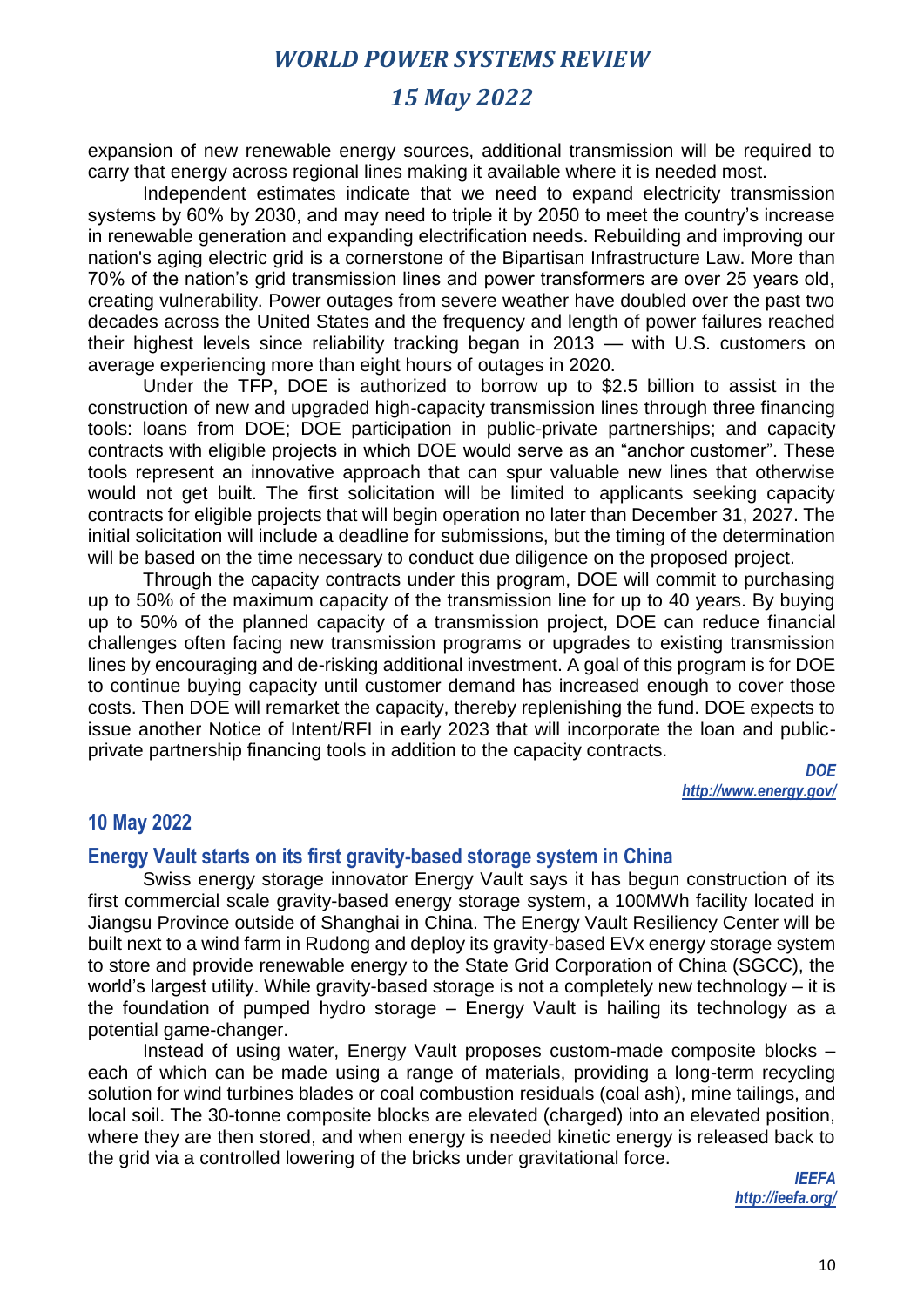## *15 May 2022*

### **10 May 2022**

#### **Siemens Gamesa starts to install new generation of wind turbines in Brazil**

Siemens Gamesa has begun installing a new generation of machines for onshore wind power in Brazil, Felipe Ferres, the company's general director in the country told Reuters on Monday. Brazil will be the first country in the world to operate Siemens Gamesa wind turbines with 6.2 megawatts (MW) of power and a 170-meter (558-ft) rotor, the largest available in the world, in onshore wind generation.

The model grabbed the attention from large wind power investors - since it optimizes wind farms by making them more powerful with fewer machines - and, in the future, could even be applied to "small" offshore developments, Ferres said. The first machines, produced in Bahia state, are being installed in the Tucano wind complex, owned by AES Brasil. Siemens Gamesa, which until a few years ago manufactured 3.5 MW wind turbines, has seen interest in the market for the new model and has already signed supply deals with Essentia and Engie Brasil, according to the executive. Ferres said he still has no doubts that the offshore wind market will develop in Brazil, but he understands that the speed of this process is directly linked to the development of green hydrogen production.

Siemens Gamesa, which dominates the global market for offshore wind turbines, has said wind power could make it possible to produce hydrogen without emitting greenhouse gases as cheaply as is currently feasible with fossil fuel energy by 2030.

"Thinking only about the expansion of wind power just to serve the electric energy market, we are in a 'plateau' of 4 GW installed per year for the entire industry, there is not much prospect of change... Now, when we start producing green hydrogen to meet global energy demand, the scale multiplies, and you need to go to sea...".

Despite the demand for new orders, Ferres said that Siemens Gamesa and other manufacturers have suffered from the breakdown of production chains around the world, due to pressures associated with the COVID-19 pandemic and rising costs with raw materials. In Brazil, the main impact has been on costs, he said, since the Brazilian wind industry is not very dependent on imports.

> *Reuters http://www.reuters.com/*

### **10 May 2022**

#### **Acciona starts building 1,026MW MacIntyre wind farm complex in Australia**

ACCIONA Energía, a subsidiary of Acciona, has commenced the construction of the MacIntyre wind farm complex in Australia, with a total capacity of 1,026MW. The wind farm complex comprises two wind farms, the 923MW MacIntyre and the 103MW Karara, and represents A\$2bn (\$1.4bn) of investment.

The MacIntyre wind farm is owned by ACCIONA Energía and Ark Energy with 70% and 30% stakes respectively, while Karara is owned by Queensland-based public utility CleanCo. The complex is planned to feature 180 of the new-generation Delta 4000 series turbines, with 5.7MW power rating, supplied by the German manufacturer Nordex. ACCIONA Energía aims to complete the construction in 2024, with an ongoing project acceleration plan to mitigate the impact of Covid19 pandemic on the construction. The wind farm complex is anticipated to generate clean electricity that is adequate to power nearly 700,000 homes. Also, it is expected to offset around 3 million tonnes of CO2 emissions per annum, contributing to Queensland's decarbonization goals. Upon completion, the MacIntyre wind farm will be operated by ACCIONA Energía, and the Karara wind farm by CleanCo. According to the company, the MacIntyre wind farm will become its largest wind farm and will triple its renewable production capacity in Australia.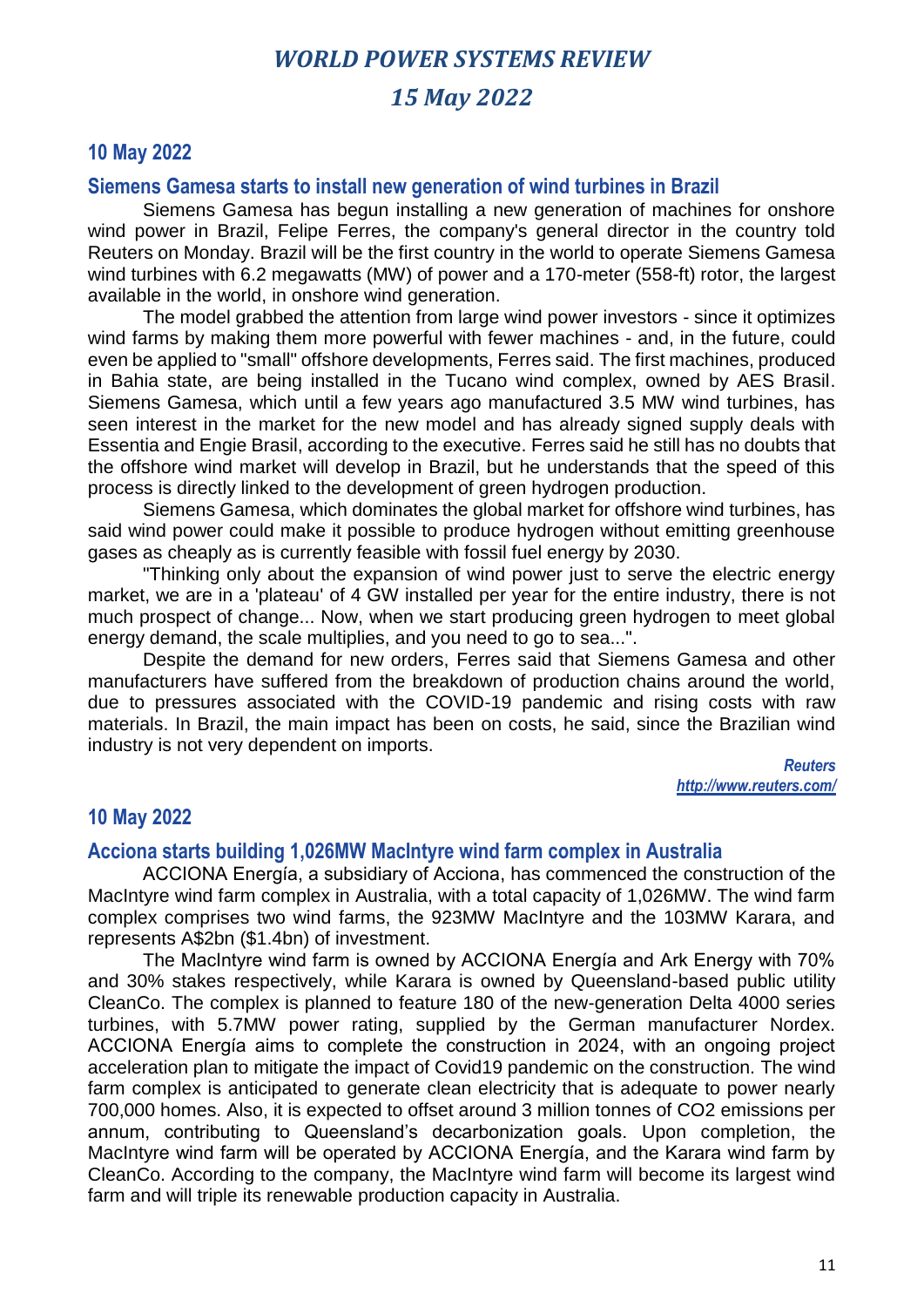# *15 May 2022*

ACCIONA Energía is a Spanish company engaged in developing renewable energy projects. Earlier this year, the company has started its first project in Peru with the construction of a 131.1MW wind farm in San Juan de Marcona, in the Ica region. The company has placed a turbine order with Nordex for 23 of its Delta4000 series N163/5.X wind turbines for the Peruvian wind farm project. Last year, Acciona Energias has signed an agreement to acquire roughly 850MW of wind projects in Brazil, in order to enter the country's renewable energy market. The company has signed agreements with Brazilian developer Casa dos Ventos, to purchase the Sento Se I and II wind projects, and invest €800m in the development of the two wind farms.

> *Smart Energy International http://www.smart-energy.com/*

### **11 May 2022**

### **Siemens deploys AI to Baltics' newest energy-efficient data centre**

Siemens has deployed integrated data centre management software, including the AI-powered WSCO, at an energy-efficient data centre in Tallinn, Estonia. The new 14,500m2 data centre in Tallinn, Estonia, runs on renewable energy and is the first of three such facilities, contributing to boosting the Baltic region's e-commerce and digital societies.

The building management software (BMS), energy and power management software (EPMS) and White Space Cooling Optimisation (WSCO) aim to help Greenergy Data Centres lower energy usage, ensure thermal protection and manage reliable critical infrastructure operations. Providing the operational technology control platform of the new data centre is Desigo CC, an integrated building management platform from Siemens Smart Infrastructure, which connects and controls critical and non-critical building systems. Desigo CC gives operators at the data centre a single pane of glass from which to visualise, monitor, control and optimise critical building management systems, energy performance and WSCO. Siemens' building automation technologies also control the data centre's ability to distribute excess heat to a district heating company, if required. "This new complex conforms to all of the highest international security standards and aims to operate at 25% higher energy efficiency than the market's average," stated Kert Evert, chief development officer, Greenergy Data Centres.

Thermal optimisation has reportedly improved by combining Desigo CC building management with Siemens' WSCO, which is powered by artificial intelligence (AI). It has increased the building's energy efficiency and contributed to its target Power Usage Effectiveness (PUE) value of 1.2, against an industry average of around 1.6. The software also ensures thermal protection of server rooms by automatically adjusting the operation of the cooling systems. A dense mesh of sensors across the centre's white spaces provides the WSCO software with detailed temperature data. The system then uses an advanced machine-learning model to analyse the effect of cooling on specific areas, creating an influence map to optimise cooling distribution at rack-level, and limiting energy use to only what is necessary. The solution responds automatically to events such as temperature fluctuations, minimising the risk of malfunction, mitigating overconsumption issues and ensuring the availability of equipment without interruption. This solution is implemented in both greenfield and brownfield data centres.

"As demand for data centre services continues to rise globally, digital tools will play a key role in mitigating the environmental impact of data, while maintaining the high levels of security, resilience and redundancy required of critical infrastructure," stated Dave Hopping, CEO, solutions and services, Siemens Smart Infrastructure. "Greenergy Data Centres' new facility in Tallinn is an excellent example of how digital building technology and services can combine to create a benchmark in smart, energy-efficient data centres."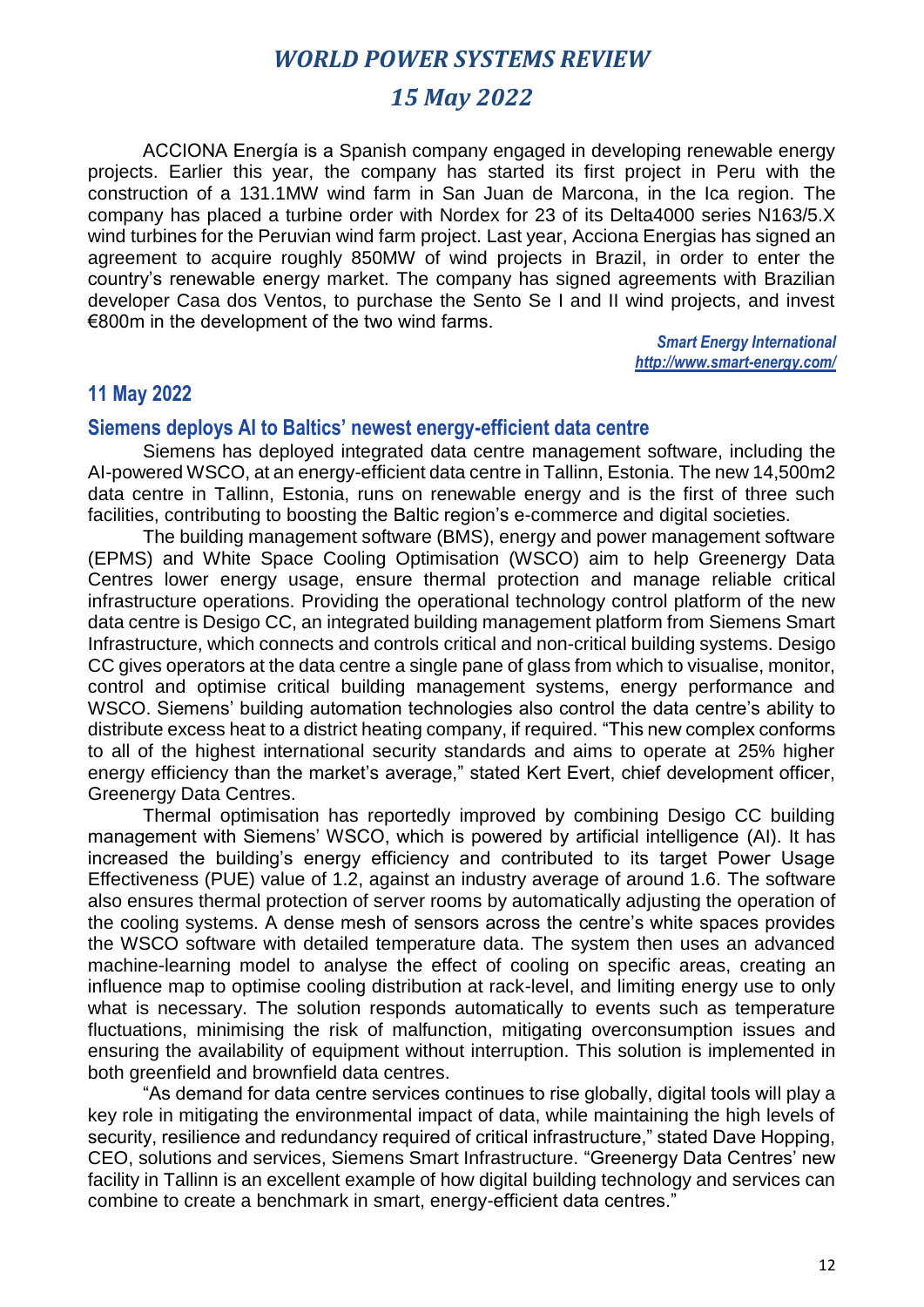# *15 May 2022*

To ensure a reliable and safe power supply to the data centre, Siemens provided from concept to delivery, customised power distribution systems natively integrated into Desigo CC for energy performance monitoring from a single pane of glass. This includes low-voltage Sivacon S8 switchgears and Sivacon 8PS busbars, Simosec medium voltage switchgears for the entire data center, and a high-voltage system from Siemens Energy.

> *Siemens http://www.siemens.com/*

### **12 May 2022**

#### **Pakistan: CDWP approves three development projects**

The Central Development Working Party (CDWP) approved three development projects at a cost of Rs4.74 billion and gave a concept clearance proposal to Emergency Plan for Polio Eradication project at a cost of Rs132 billion.

The CDWP met with Deputy Chairman Planning Commission Dr Mohammad Jahanzeb Khan in the chair at P-Block Secretariat of the Ministry of Planning, Development and Special Initiatives on Wednesday. The meeting was attended by Additional Secretary, PD&SI, Secretary Ministry of Water Resources, Secretary Ministry of Health, Secretary Ministry of Petroleum, Chairman National Highway Authority, NHA, Members Planning Commission and other key stakeholders.

Dr Jahanzeb while talking to Business Recorder said that the CDWP discussed a total of six development projects. He said that the CDWP approved three development projects at a cost of Rs4.74 billion while it gave concept clearance to one project; an Emergency Plan for Polio Eradication project at a cost of Rs132 billion. He said that the CDWP also discussed two projects including 300MW floating solar project at Tarbela-Ghazi Barotha complex at a cost of \$341.5 million and Punjab Resilient and Inclusive Agriculture Transformation of cost \$ 300 million. However, he said that the CDWP did not approve these two projects so far due to some objections. He said that these projects would be approved after the clearance of some objections.

According to the sources, the World Bank (WB) has invited Pakistani authorities for negotiation of \$341.5 million loan to set up 300MW floating solar project at Tarbela-Ghazi Barotha complex. They said that the World Bank will also provide \$300 million to the government of Punjab for Punjab Resilient and Inclusive Agriculture Transformation (PRIAT) Project. The CDWP took up the Emergency Plan for Polio Eradication project at a cost of Rs132 billion, Replacement of Obsolete Equipment's and Procurement of new Electro-Medical Equipment for National Institute of Rehabilitation Medicine, Islamabad worth Rs524.690 million, Expansion and Up-gradation of Pakistan Petroleum Corehouse for its sustainable operations to facilitate oil and gas exploration research worth Rs819.102 million, Establishment of Mohtrama Benazir Bhutto Shaheed Medical College Mirpur worth Rs3,400million.

The Emergency Plan for Polio Eradication project for 5-year in line with the current National Emergency Action Plan for Polio Eradication 2021-23 and GPEI strategy 2022- 2026 with a focus on eliminating the Wild Polio Virus and CVDPV2 across the country and achieving post-polio certification. The primary goal of the project is to interrupt wild poliovirus type 1 and circulating vaccine-derived poliovirus type 2 transmission as a path to global polio eradication. The program plans to limit circulation to core reservoirs and shared transmission corridors and then interrupt all poliovirus within the reservoirs by 2024.

The Secretary Health informed the forum that the project will be executed for five years to eradicate polio from the country. However, he added that recently two cases of polio were reported in North Waziristan which emerged from neighboring country Afghanistan. He said that due to the porous border polio cases emerged from Afghanistan